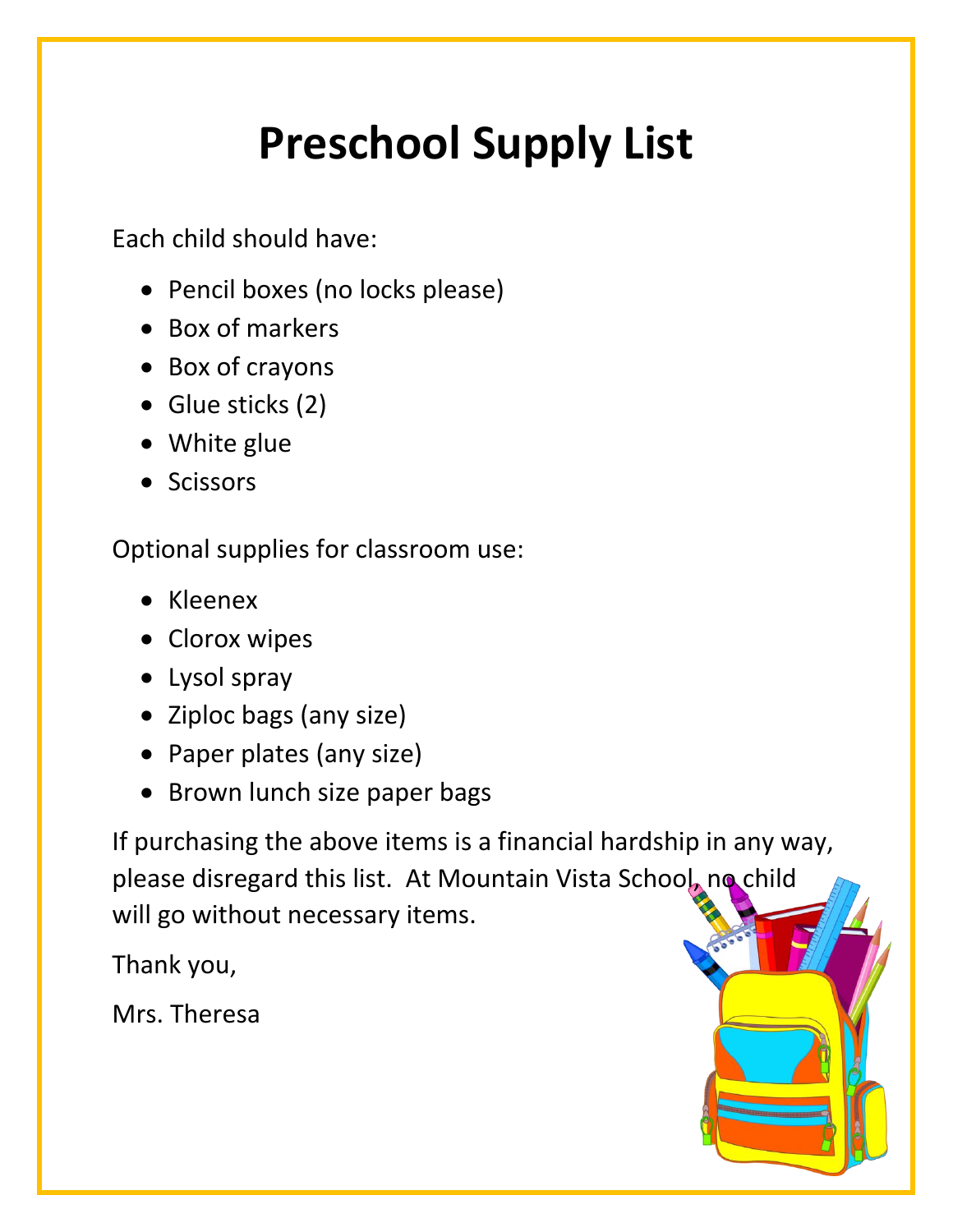# **Kindergarten Supply List**

Each child should have:

- Kleenex (2)
- Glue sticks (2)
- Folder
- Box of crayons
- Highlighters (2)
- Scissors
- Pencil box
- Pencils

If purchasing the above items is a financial hardship in any way, please disregard this list. At Mountain Vista School, no child will go without necessary items.

Thank you,

Mrs. Suttle and Ms. Vigil

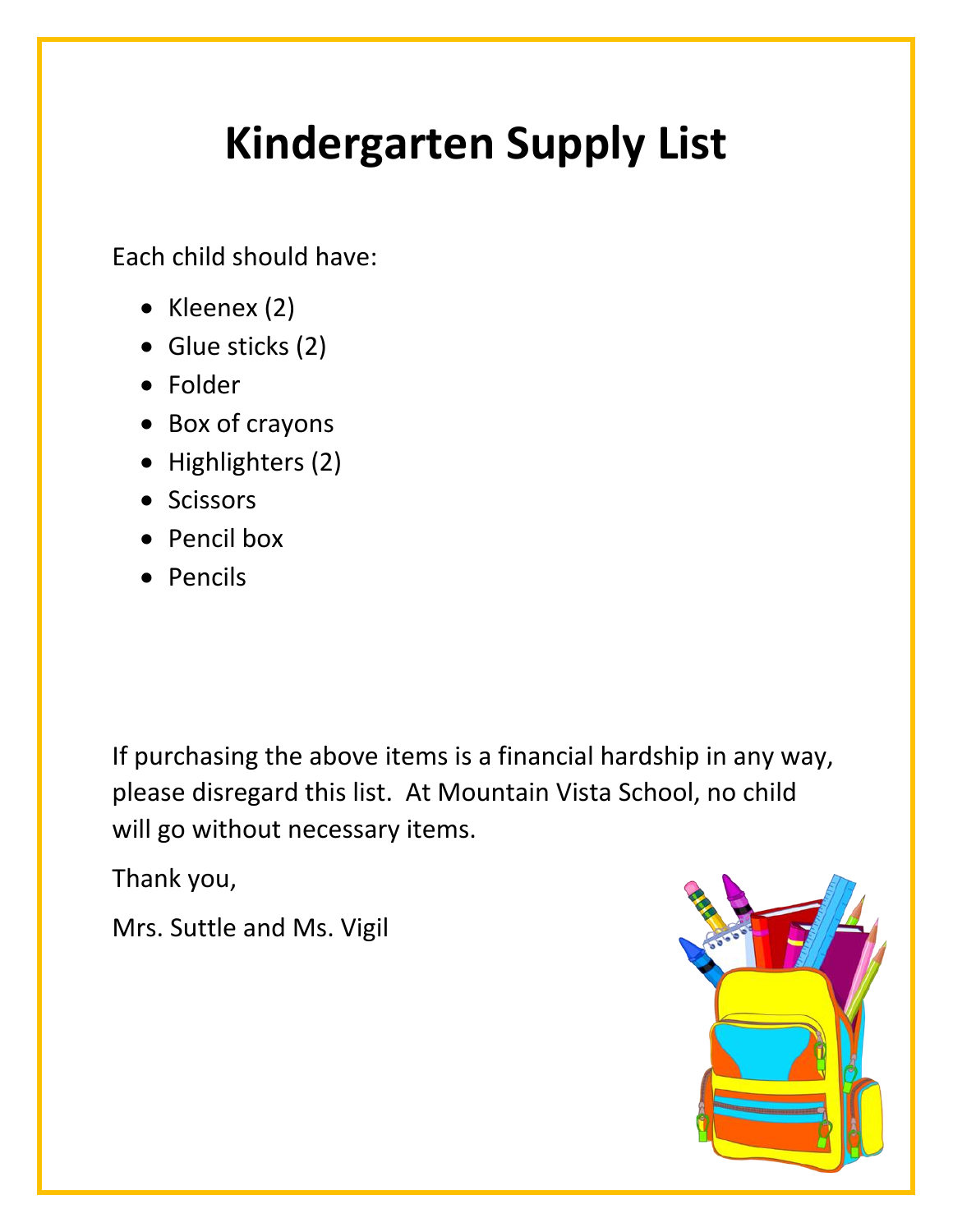# **First Grade Supply List**

Each child should have:

- Box of markers
- Box of crayons
- Glue sticks (2)
- Pencils (box of #2)
- Colored pencils
- Scissors (child size)
- Folder (2 pocket, and style/color)
- **Tissues**
- Disinfectant wipes
- Dry erase markers (at least 2)
- Backpack
- Pencil box (standard sized, plastic box, big enough to hold supplies)

If purchasing the above items is a financial hardship in any way, please disregard this list. At Mountain Vista School, no child will go without necessary items.

Thank you,

Mrs. Maki and Mrs. McDonald

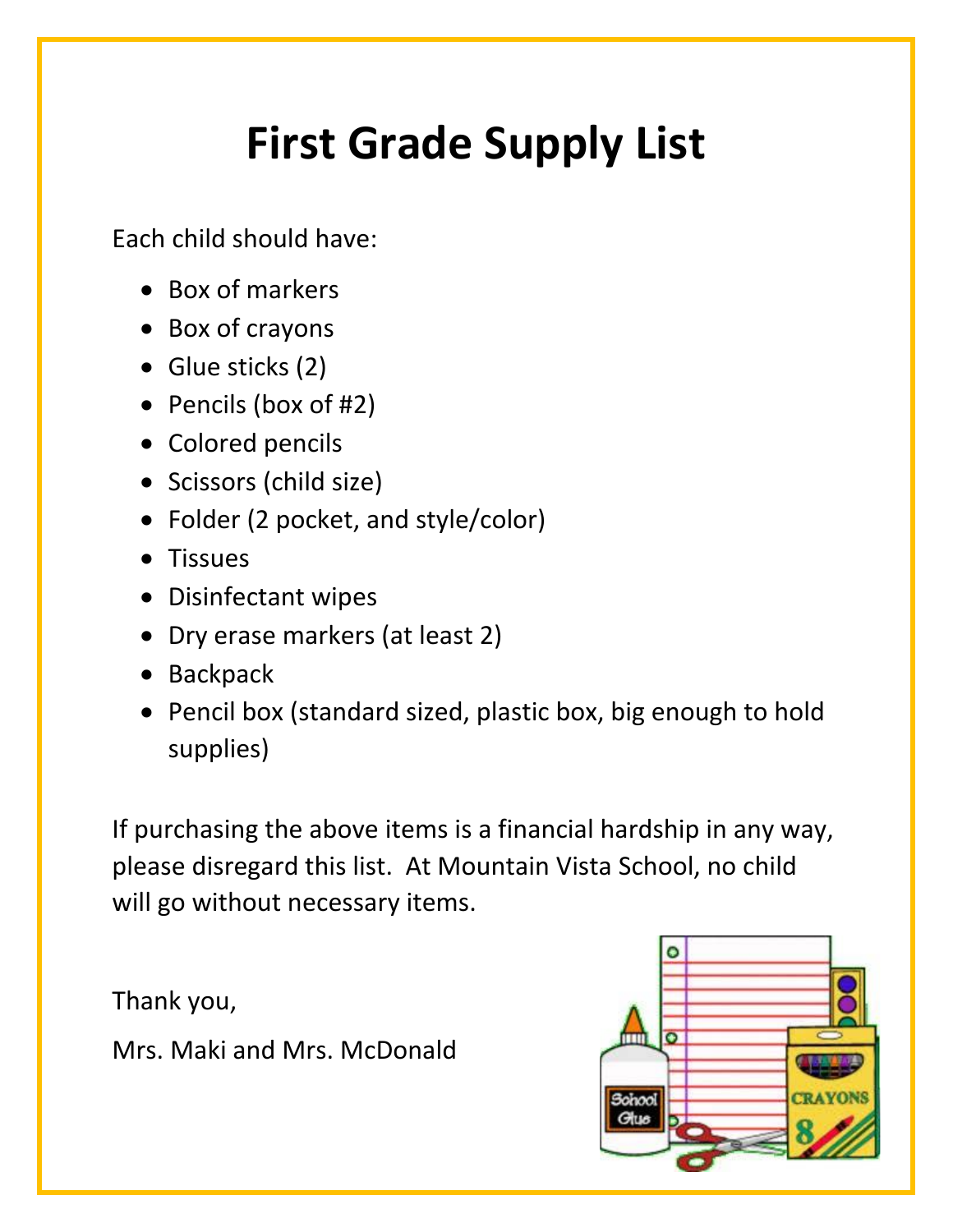# **Second Grade Supply List**

Each child should have:

- Backpack
- Pencil box
- Pencils
- Dry erase marker
- Highlighters (2)
- Crayons
- **•** Glue stick
- White glue
- Index cards
- Markers
- 1" Binder
- Wide-ruled spiral notebook (2)
- Headphones for tablets

If purchasing the above items is a financial hardship in any way, please disregard this list. At Mountain Vista School, no child will go without necessary items.

Thank you,

Ms. Sanchez and Ms. Sloan

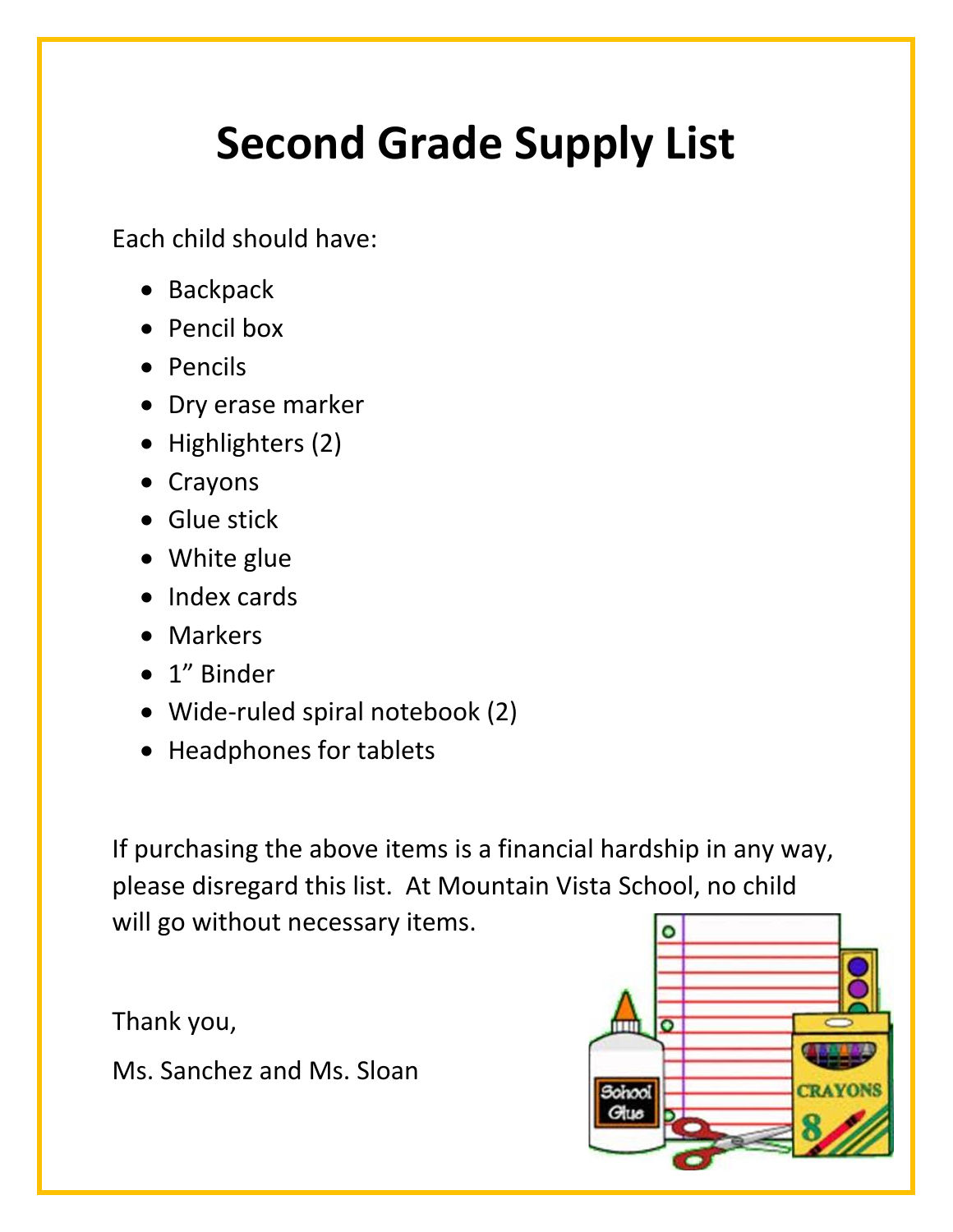# **Third Grade Supply List**

Each child should have:

- Clorox wipes
- Tissues
- Hand sanitizer
- Box of crayons
- Highlighters (4 different colors)
- Scissors
- Dry erase markers
- Pencils
- Glue sticks
- Backpack
- Headphones for Chromebook

If purchasing the above items is a financial hardship in any way, please disregard this list. At Mountain Vista School, no child will go without necessary items.

Thank you,

Mrs. Cavanaugh and Mrs. Maynard

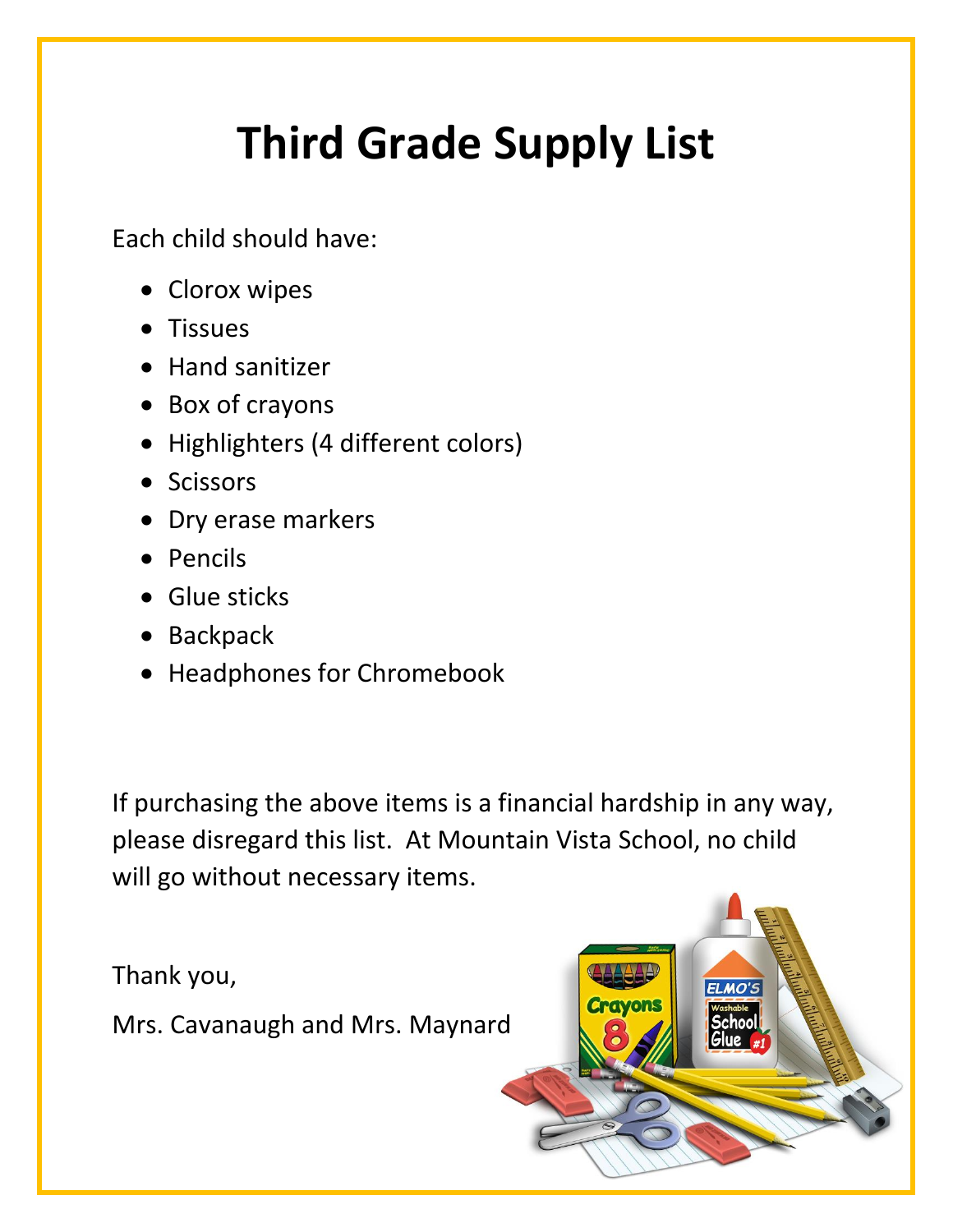#### **Fourth Grade Supply List**

Each child should have:

- Expo dry erase markers
- Highlighters (4 different colors)
- Backpack
- Headphones for Chromebook

Optional supplies for classroom use:

- Glue sticks
- White glue
- Construction paper
- Clorox wipes
- Ziploc bags (all sizes)
- Brown paper bags
- Paper plates
- Markers

If purchasing the above items is a financial hardship in any way, please disregard this list. At Mountain Vista School, no child will go without necessary items.

Thank you,

Mrs. Fisher and Mrs. Nehrmeyer

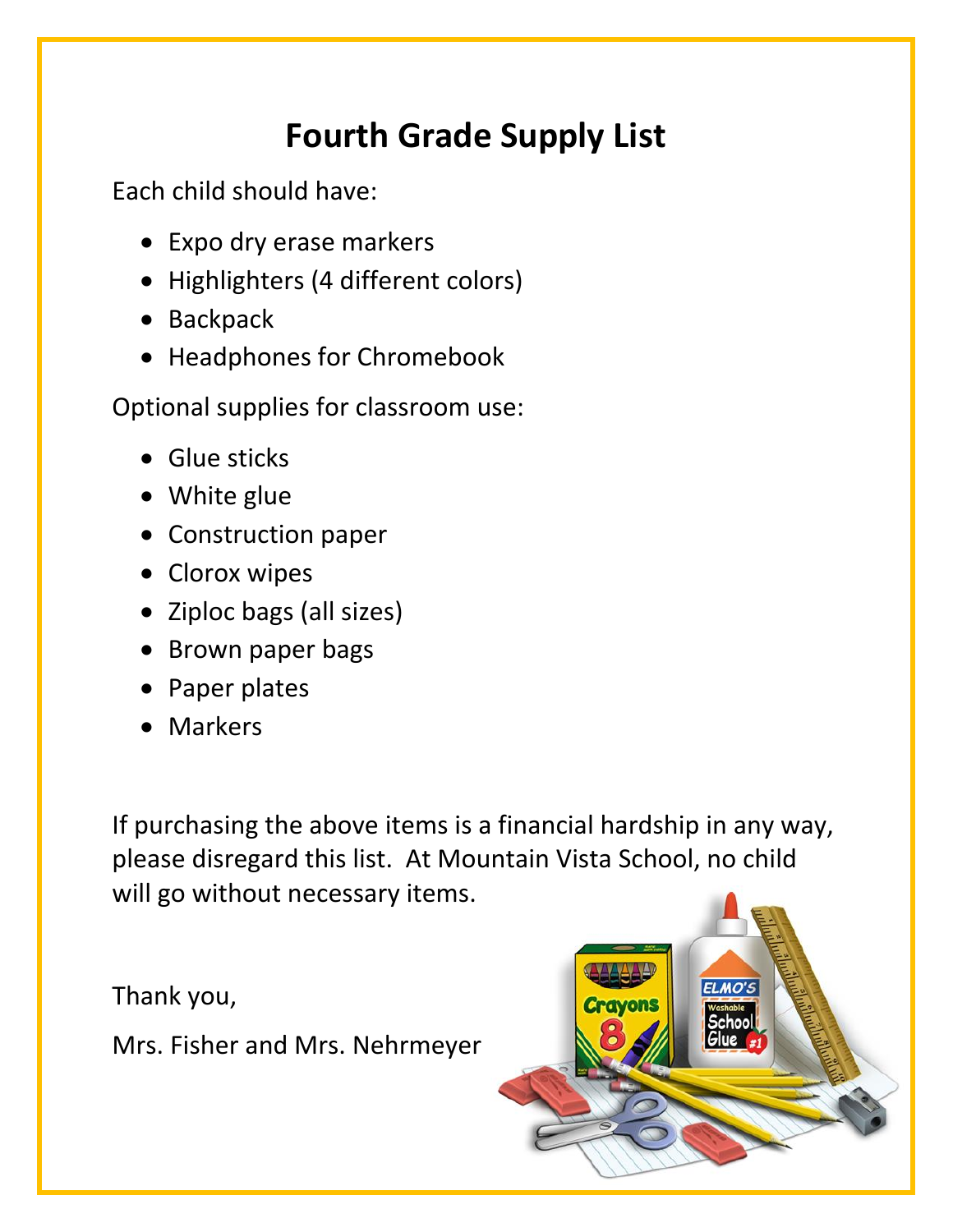#### **Fifth Grade Supply List**

Each child should have:

- Dry erase markers
- Pencils
- Colored Pencils
- Markers
- Highlighters
- Kleenex (3 boxes)
- Glue (not glue sticks)
- Composition notebooks (2)
- Three-ring binder (1" inch)

If purchasing the above items is a financial hardship in any way, please disregard this list. At Mountain Vista School, no child will go without necessary items.

Thank you,

Mrs. Carrillo and Mrs. Soulé

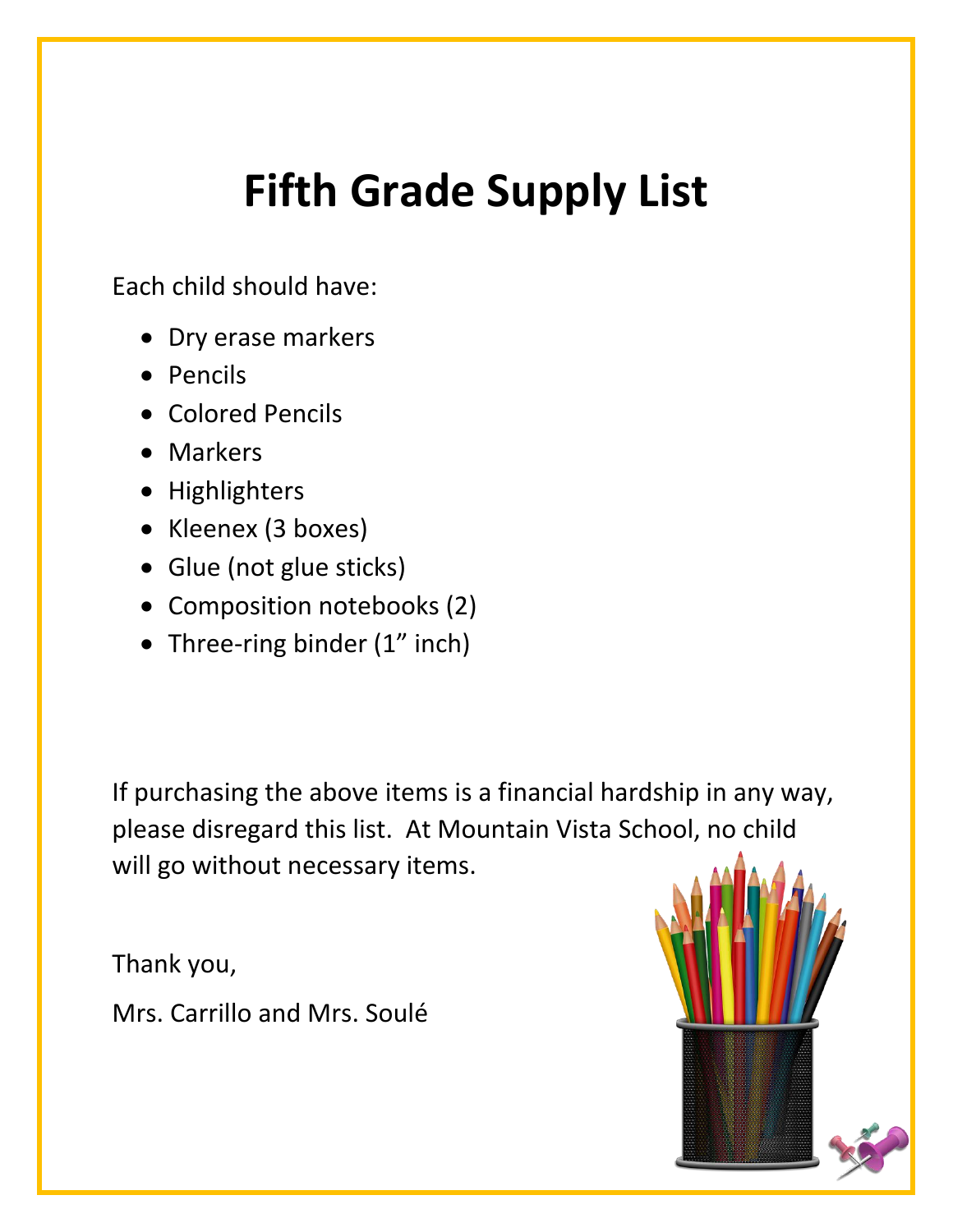# **Sixth Grade Supply List**

Each child should have:

- White glue
- Glue stick
- Scissors
- Lined paper (3)
- Pencils
- Highlighters
- Red pen
- Colored pencils
- Pink eraser
- Pencil sharpener
- Pencil bag
- Three ring binder (2 binders, 1")
- Subject dividers
- Pocket folders (4)
- Earbuds for Chromebook

If purchasing the above items is a financial hardship in any way, please disregard this list. At Mountain Vista School, no child will go without necessary items.

Thank you,

Ms. Clark and Mrs. Garcia